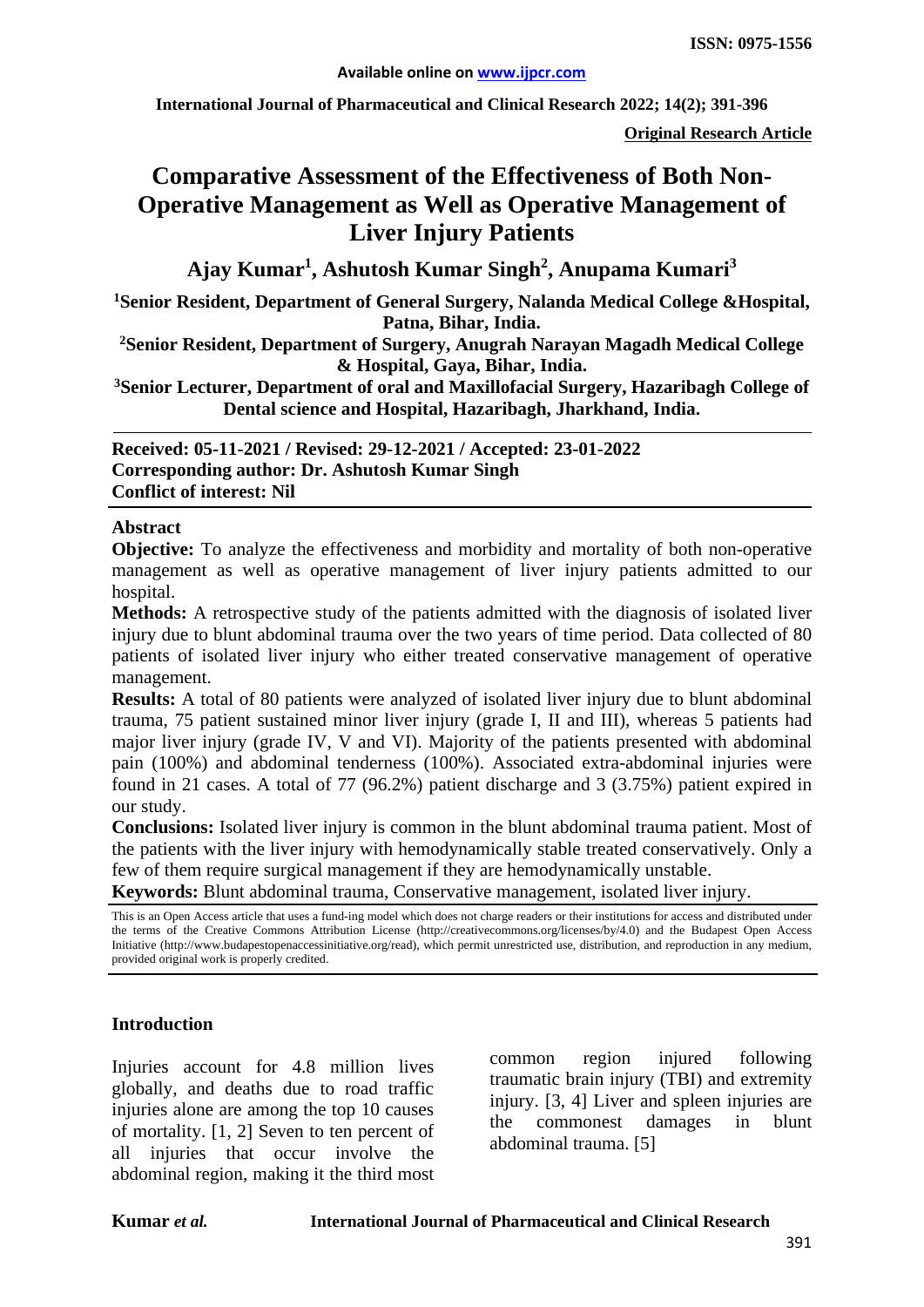There is a paradigm shift in the management of liver trauma due to advancements of diagnostic and therapeutic modalities. About a century ago, Pringle conducted an animal experiment, occluding the porta hepatis in liver trauma while repairing the injuries.[6] However, application of the same principle in trauma victims led to high mortality.<sup>[7]</sup>Since 1965, the introduction of diagnostic peritoneal lavage (DPL) has led to many nontherapeutic laparotomies in previously unsuspected low-grade injuries.[7] Operative intervention in high-grade injuries may result in high mortality as well.[7, 9]

Liver trauma can occur as a result of falls from a height, assault and sports injuries.[7]Blunt liver injury is usually not evident and is often missed. Rapid resuscitation is necessary to save the unstable but salvageable patient with liver trauma. During the last decades, there has been a change in treatment protocols for isolated liver injury and many studies published.[7, 10, 11]

In 2013, a four-university hospital registry study, called Towards Improved Trauma Care Outcomes in India (TITCO), was initiated to observe the demography, injury etiology, management and outcomes of injured patients in urban India [13, 14].

Initially skeptical but now NOM is standard of care with aim of obtaining a reduction in morbidity and mortality.[12]Surgery is also limited to limited debridement, selective vascular ligation and perihepatic packing.[15, 16]

The objective of the study was to analyze the effectiveness and morbidity and mortality of both non-operative<br>management as well as operative management as well as management of liver injury patients admitted to our hospital.

### **Materials and Methods:**

A retrospective study of 80 patients of isolated liver injury due to blunt abdominal injury conducted at the Department of Surgery Nalanda Medical College and Hospital, Patna, Bihar, India for two years. The medical record of the patients with isolated liver injury was extracted.

Isolated liver trauma was defined as a liver injury with no other intra or extraabdominal involvement. [15]

#### **Inclusion criteria:**

Patients aged between 18-60 years of both sex with isolated liver injury due to blunt abdominal trauma with or without associated injury.

### **Exclusion criteria:**

Those patients who had associated intraabdominal injuries, penetrating injuries and head injury patient with GCS <13 were excluded in this study.

### **Method of collection of data:**

Data were collected from the medical record section and entered into the proforma.

All the patients were with isolated liver injury due to blunt abdominal injury included in the study all the relevant information extracted from the case paper noted in proforma. This includes demographic data, mechanism of injury, clinical examination and investigation laboratory as well radiological recorded. Postoperative follow up was done to not for complication.

All 80 patients were first attended by the emergency trauma center of our hospital, where vitals were recorded. Followed by the patient were resuscitated according to ATLS guidelines, following which the patients were subjected to radiological investigation with focused assessment sonography for trauma (FAST) in hemodynamically unstable patients and contrast-enhanced computed tomography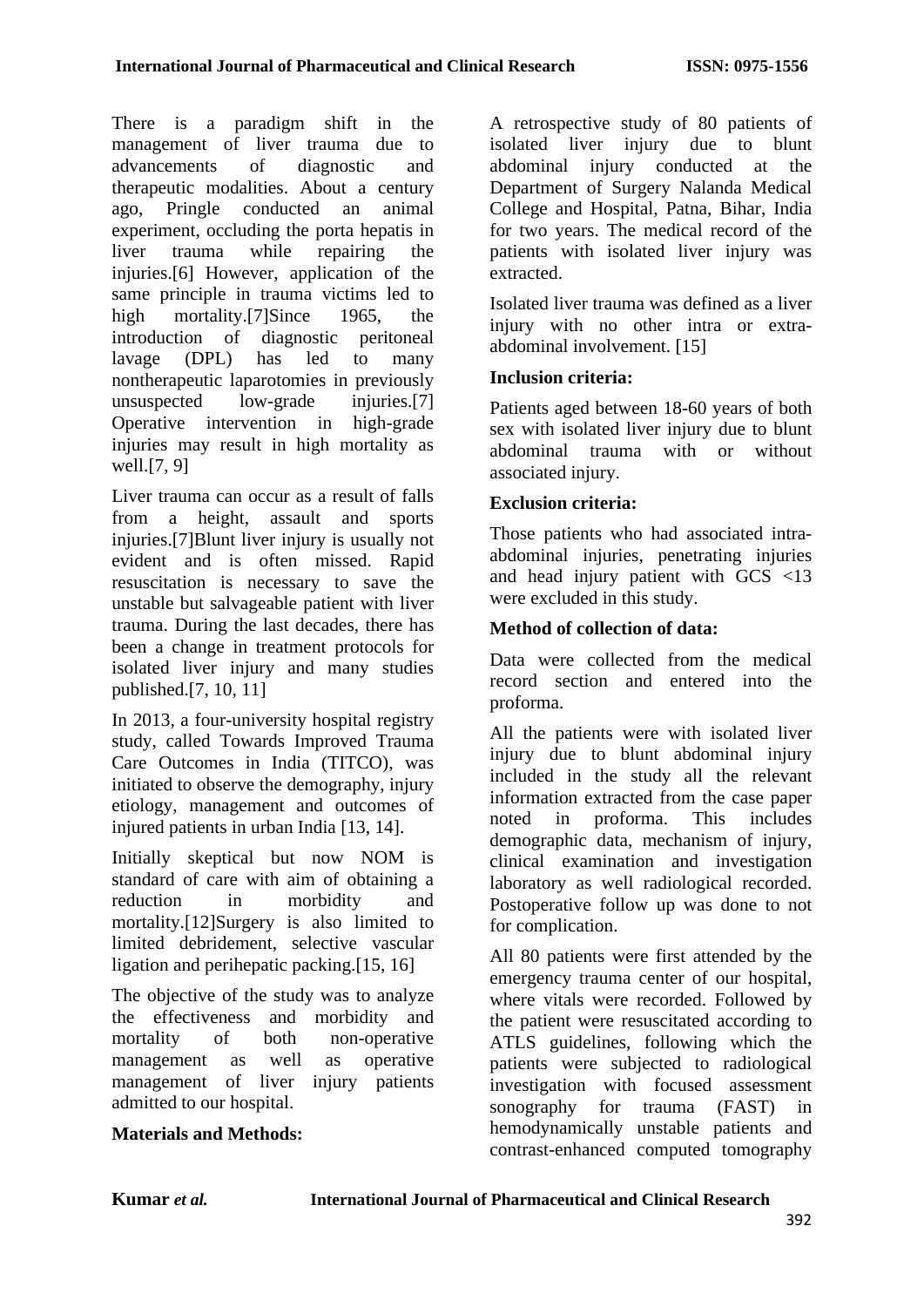(CECT) abdomen in hemodynamically stable patients. All injuries were classified **Results:**

| (in<br>Age<br>group | No of patients | $\frac{0}{0}$ |  |  |  |
|---------------------|----------------|---------------|--|--|--|
| years)              |                |               |  |  |  |
| $1-10$              |                | 8.75          |  |  |  |
| $11 - 20$           | 12             | 15            |  |  |  |
| 21-30               | 39             | 48.75         |  |  |  |
| 31-40               | 14             | 17.5          |  |  |  |
| $41 - 50$           | 3              | 3.75          |  |  |  |
| $>50$               | 5              | 6.25          |  |  |  |

#### **Table 1: Age incidence**

In this series, the majority of the patients (48.75%) belonged to 21-30 years age group, followed by 11-20 and 31-40 years

age group (15%) Thus majority of the patients were of a young age group (Table 1).

**Table 2: Sex ratio**

| <b>Gender</b> | No of patients | $\frac{6}{9}$ |
|---------------|----------------|---------------|
| Male          |                |               |
| Female        |                |               |

In this series, the majority of patients were male 90% whereas female patients were

only 10% (Table 2).

#### **Table 3: Mechanism of injury**

| <b>Mechanism of injury</b> | No. of patients | $\frac{6}{9}$ |
|----------------------------|-----------------|---------------|
| <b>MVA</b>                 |                 |               |
| <b>Falls from a height</b> |                 |               |

MVA was responsible for 70% of blunt abdominal trauma cases, while fall from

height accounted for 12.5% of cases (Table 3).

| Symptoms and sign            | <b>of</b><br>No. | $\frac{0}{0}$ |
|------------------------------|------------------|---------------|
|                              | patients         |               |
| <b>Abdominal pain</b>        | 80               | 100           |
| <b>Abdominal tenderness</b>  | 80               | 100           |
| <b>Abdominal guarding</b>    | 13               | 16.25         |
| <b>Abdominal rigidity</b>    |                  |               |
| <b>Abdominal distension</b>  | 19               | 23.75         |
| <b>Tachycardia</b><br>(pulse | 24               | 30            |
| >100/min                     |                  |               |
| Hypotension (SBP <90 mm of   | 8                | 10            |
| Hg)                          |                  |               |

**Table 4: Symptoms and signs**

Majority of the patients presented with abdominal pain (100%) and abdominal

tenderness (100%) (Table 4).

according to the American Association for the Surgery of Trauma (AAST).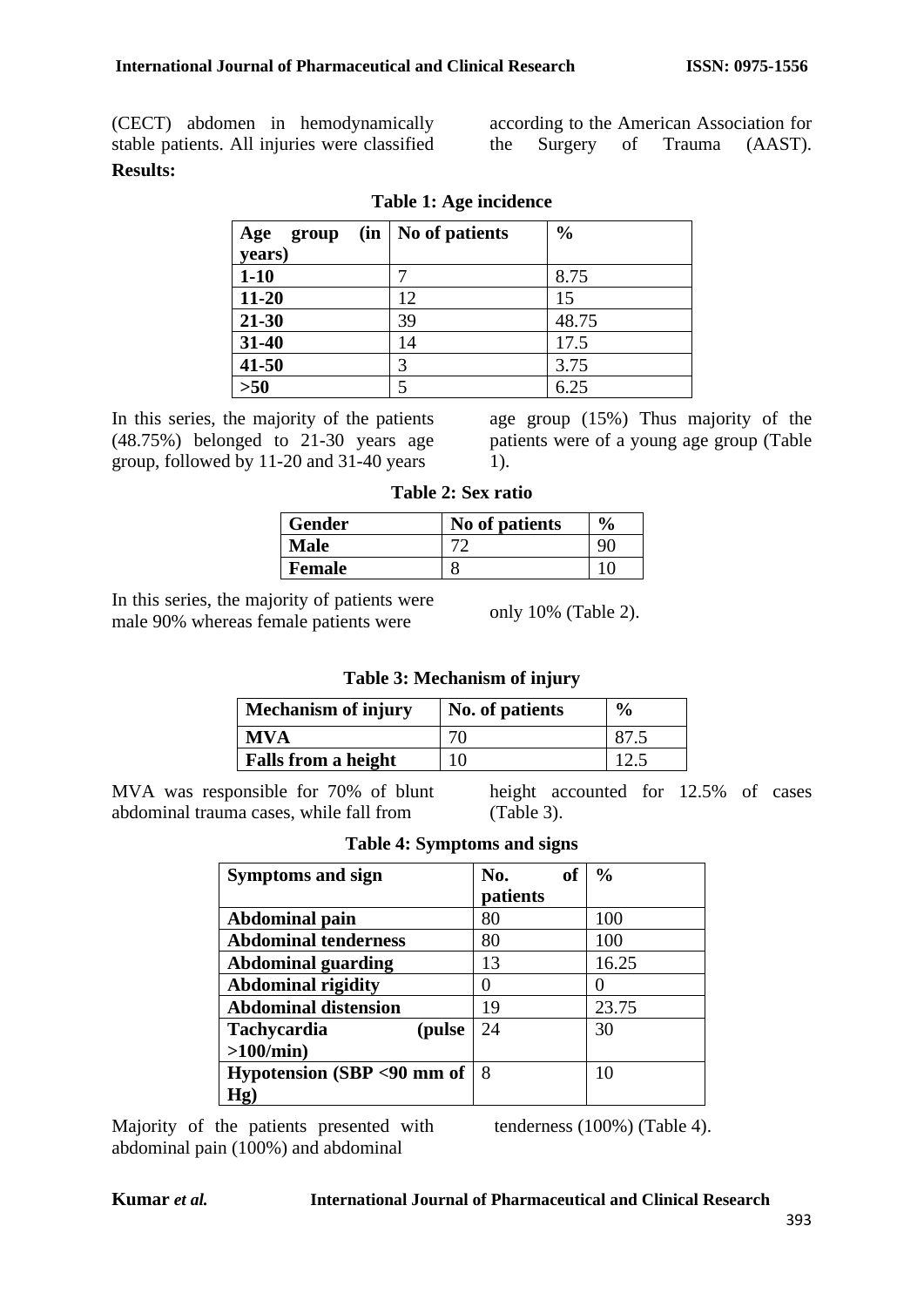| <b>Associated injuries</b>                  | No.<br><b>of</b><br>patients | $\frac{6}{9}$ |
|---------------------------------------------|------------------------------|---------------|
| <b>Head injury</b>                          | 6                            | 7.5           |
| <b>Chest injury</b>                         |                              | 10            |
| <b>Extremity</b><br>pelvic<br>$\mathbf{or}$ | 7                            | 8.75          |
| injury                                      |                              |               |
| No associate injury                         |                              | 47.5          |

#### **Table 5: Associated injuries**

Associated extra-abdominal injuries were found in 21 cases. There were 8 cases of chest injury. 7 cases of fracture of

extremities were managed by the orthopedic surgery department. (Table 5).

| <b>Grade of liver injury</b>       | No. of patients | $\frac{0}{0}$ |
|------------------------------------|-----------------|---------------|
| Minor injury (grade I, II and III) | 75              | 93.75         |
| Major injury (grade IV, V and VI)  |                 | 6.25          |

**Table 6: Assessment of grade of liver injury**

In present series, most of the liver injuries due to blunt trauma abdomen were minor type (grade I, II and III), they are (93.75%) of the total blunt liver injuries, major

injuries (grade IV, V and VI were seen in (6.25%) cases of blunt liver trauma (Table 6).

|  | Table 7: Liver injury scale and its relation with management modalities |  |
|--|-------------------------------------------------------------------------|--|
|  |                                                                         |  |

| Liver injury scale | <b>Conservative management</b> |               | <b>Operative management</b>      |  |
|--------------------|--------------------------------|---------------|----------------------------------|--|
|                    | No. of patients                | $\frac{6}{6}$ | No. of patients<br>$\frac{6}{9}$ |  |
|                    | 14                             | 17.5          |                                  |  |
|                    | 34                             | 42.5          |                                  |  |
| Ш                  |                                |               |                                  |  |
| IV                 |                                | 3.75          |                                  |  |
|                    |                                |               | 2.5                              |  |
|                    |                                |               |                                  |  |

The majority of the blunt liver injuries were grade II (42.5%), grade I (17.5%) injuries followed by grade III (10%) and

IV injury (3.75%) have the lowest incidence. Incidence of grade V & VI were not found in the present study. (Table 7).

| <b>Outcome</b>   | No. of patients | $\frac{6}{9}$ |
|------------------|-----------------|---------------|
| <b>Discharge</b> |                 | 96.25         |
| <b>Expired</b>   |                 |               |

In the present study, 77 (96.2%) patient discharge and 3 (3.75%) patient expired (Table 8).

#### **Discussion:**

In our study, a third of all the abdominal trauma patients had liver injury. Studies

from India which reported 23-35% of all the abdominal injuries [17-19]. However, this is lower than the proportion of 42-52% reported from studies from Africa and Italy [7, 20]. In India, blunt abdominal trauma due to RTI is the commonest mechanism of injury except in the state of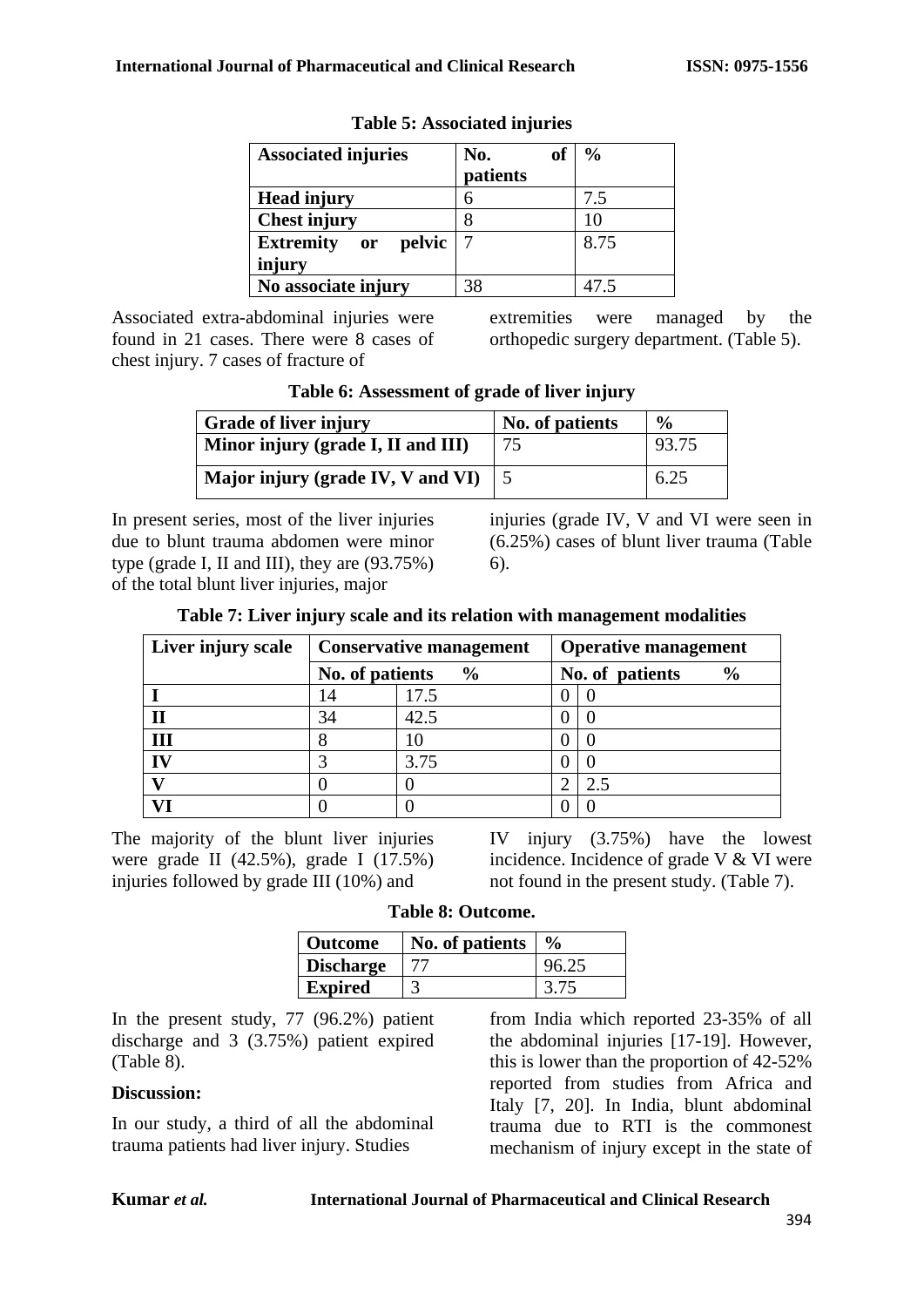Jammu and Kashmir (a conflict zone) which has a higher proportion of penetrating abdominal trauma [18]. In countries where assault is common, penetrating injuries are the most common cause of abdominal injury thence liver injuries [21–23].

The surgical options for the management of blunt liver injuries depend on the type of injury to the subscapular, intrahepatic parenchymal injuries. Surgery includes a wide range of temporary and definitive surgical procedure. Direct suture ligation of the parenchymal bleeding vessel, perihepatic packing, hepatorrhaphy repair of venous injury under vascular isolation. The present study shows that conservative management is feasible even for higher grade blunt liver injuries.

Progress in the management of liver trauma towards the end of the twentieth century has reduced the mortality [24]. Serial imaging, advancements in critical care and adjunctive therapies like angiography, percutaneous drainage and endoscopy/ endoscopic retrograde cholangiopancreatography management of hepatic injuries have resulted in improved outcomes [25].

In the present study, conservative management was successful in all grade l, II, III liver injuries. One patient with grade V injury required operative management.

Hemorrhage can result in the lethal triad of hypothermia coagulopathy and acidosis, each exacerbates the others.[26] Mortality rapidly increase if patient core temperature less than 34ºC so warm blankets and intravenous fluids were given to the patient to avoid hypothermia.[27]

## **Conclusion:**

Management of liver injury has evolved over the last two decades. Hemodynamic status, not the grade of the injury, should dictate the management. A majority of all the patients with minor and major liver injuries can be managed conservatively and surgical exploration is required only in hemodynamically unstable patients with severe associated injuries.

## **References:**

- 1. Haagsma JA, Graetz N, Bolliger I, et al. The global burden of injury: incidence, mortality, disabilityadjusted life years and time trends from the global burden of disease study 2013. Inj Prev. 2016;22:3–18.
- 2. (2017) WHO | Top 10 causes of death. WHO.
- 3. Ferrah N, Cameron P, Gabbe B, Fitzgerald M, Martin K, Beck B. Trends in the nature and management of serious abdominal trauma. World J Surg. 2019; 43:1216–25.
- 4. Costa G, Tierno SM, Tomassini F, Venturini L, Frezza B, Cancrini G, Stella F. The epidemiology and clinical evaluation of abdominal trauma. An analysis of a multidisciplinary trauma registry. Ann Ital Chir. 2010;81:95– 102.
- 5. Badger SA, Barclay R, Campbell P, Mole DJ, Diamond T. Management of liver trauma. World J Surg. 2009;33:2522–37.
- 6. Jarnagin WR, Allen PJ, Chapman WC, D'Angelica MI, DeMatteo RP, Do RKG, et al. Blumgart, Blumgart's Surgery of the Liver, Biliary Tract, And Pancreas 6th Edition. Chapter 115. Elsevier Publication; 2017: 1889- 1897.
- 7. David RJ, Franklin GA, Lukan JK, Carrillo EH, Spain DA, Miller FB, et al. Evolution in the management of hepatic trauma: a 25-year perspective. Ann Surg. 2000;232(3):324-30.
- 8. Pachter HL, Hofstetter SR. The current status of nonoperative management of adult blunt hepatic injuries. Am J Surg. 1995;169(4):442-54.
- 9. Carrillo EH, Richardson JD. The current management of hepatic trauma. Adv Surg. 2001;35:39-59.